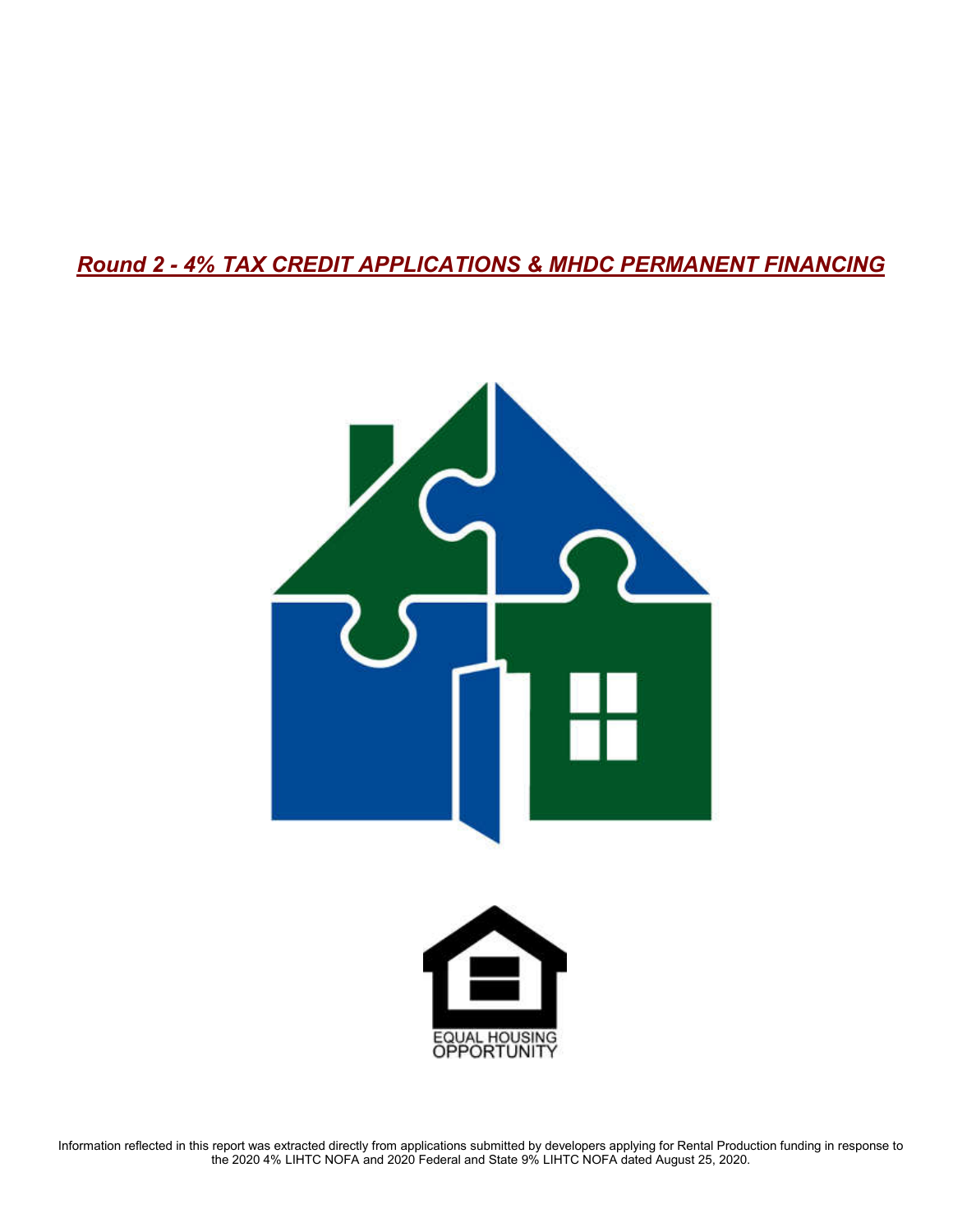# **Kansas City Region**

# **Development Information Developer Information**

20-432 Crescendo 2401 Highland Avenue Kansas City, MO 64108

## **Unit/Rent Info**

10 - 1 Bedroom: \$355 - \$775 10 - 2 Bedrooms: \$410 - \$950 19 - 3 Bedrooms: \$455 - \$1,120

Total Units: 39 Total Affordable Units: 39

20-433

### New Construction

Family

**MHDC Loan Request**

MHDC Fund Balance \$1,395,000 MHDC HOME \$800,000

Brinshore Development, LLC 666 Dundee Road Suite 1102 Northbrook, IL 60062-2735 David Brint, R. Sciortino, T. Lieberman (847) 562-9400

# **LIHTC Request**

Federal LIHTC Requested: \$472,000 State LIHTC Request: \$472,000

# **Development Information Developer Information**

Linwood Lofts SW Corner Linwood and Troost (3200 Troost - Site #1); Kansas City, MO 64109

# **Unit/Rent Info**

76 - 1 Bedroom: \$695 - \$995 74 - 2 Bedrooms: \$840 - \$995

Total Units: 150 Total Affordable Units: 150

New Construction

Family

East Linwood and Troost, LLC 1125 Grand Blvd, Suite 202 Kansas City, MO 64106 Jason Swords (816) 581-3991

# **LIHTC Request**

State LIHTC Request: \$175,000 Federal LIHTC Requested: \$1,393,340

### **Development Information Developer Information**

20-436 Bridgeport Apartments 8426 East 108th Street Kansas City, MO 64134-3053

# **Unit/Rent Info**

96 - 1 Bedroom: \$674 136 - 2 Bedrooms: \$792 - \$875

Total Units: 232 Total Affordable Units: 232 Family

# **MHDC Loan Request**

MHDC HOME \$350,000

Overland Property Group, LLC 5341 W. 151st Terrace Leawood, KS 66224-9711 Matthew Gillam (913) 396-6310

### **LIHTC Request**

State LIHTC Request: \$415,000 Federal LIHTC Requested: \$1,053,392

Acquisition/Rehab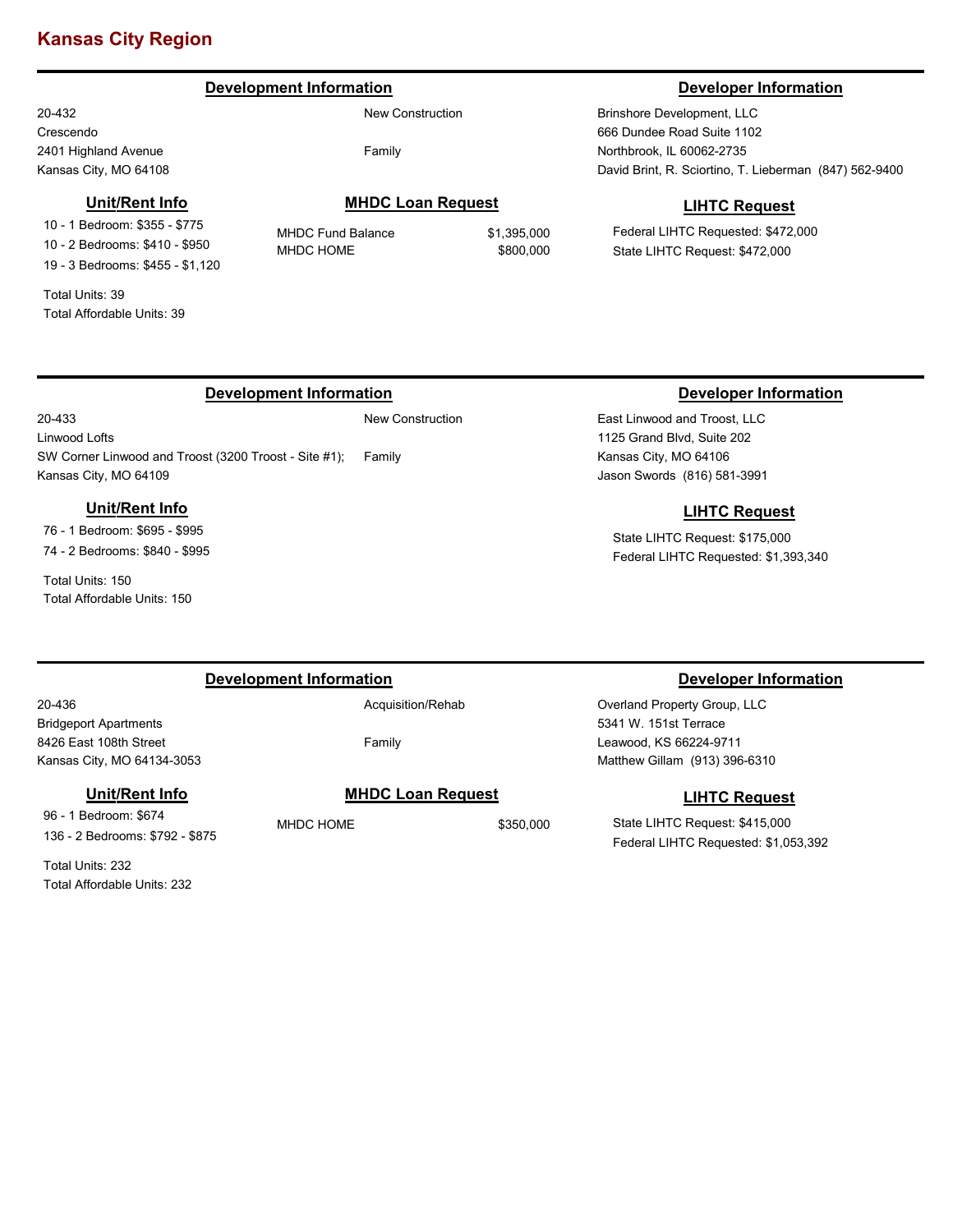# **Kansas City Region**

# **Development Information Developer Information**

New Construction

Family

20-438 Heritage Lofts Berkley Riverfront Parcel 3, Berkley Parkway Kansas City, MO 64120

## **Unit/Rent Info**

33 - Studio: \$844 74 - 1 Bedroom: \$898 - \$1,013 35 - 2 Bedrooms: \$1,070 - \$1,313

Total Units: 142 Total Affordable Units: 127 Total Market Units: 15

# **MSA-Rural Region**

# **Development Information Developer Information**

20-428 Highland Acres and Meadows 520 Airport Drive Carthage, MO 64836

### **Unit/Rent Info**

79 - 1 Bedroom: \$580 - \$621

Total Units: 79 Total Affordable Units: 79

# **Development Information Developer Information**

20-429

Pinnacle on the Park, LP 525 S Campbell Ave. Springfield, MO 65806

# **Unit/Rent Info**

63 - Studio: \$514 - \$625 162 - 1 Bedroom: \$592 1 - 2 Bedrooms: \$771

Total Units: 226 Total Affordable Units: 226 Acquisition/Rehab

Family

**MHDC Loan Request**

MHDC HOME \$250,000

Twelfth Street Heritage Development Corporation 2124 E. 12th Street Kansas City, MO 64127 Dwayne Williams (816) 216-6242

# **LIHTC Request**

State LIHTC Request: \$725,000 Federal LIHTC Requested: \$1,149,100

Preservation of Affordable Housing, LLC 2 Oliver Street, Suite 500 Boston, MA 02109-4937 Dena Xifaras (617) 261-9898

# **LIHTC Request**

State LIHTC Request: \$225,000 Federal LIHTC Requested: \$464,978

Breckenridge Development Services, Inc. w/ BGC Advantag 1910 Farmerville Highway Ruston, LA 71270-7150 Holly Knight (318) 224-2997

# **LIHTC Request**

State LIHTC Request: \$265,000 Federal LIHTC Requested: \$1,232,000

Acquisition/Rehab

Senior 62+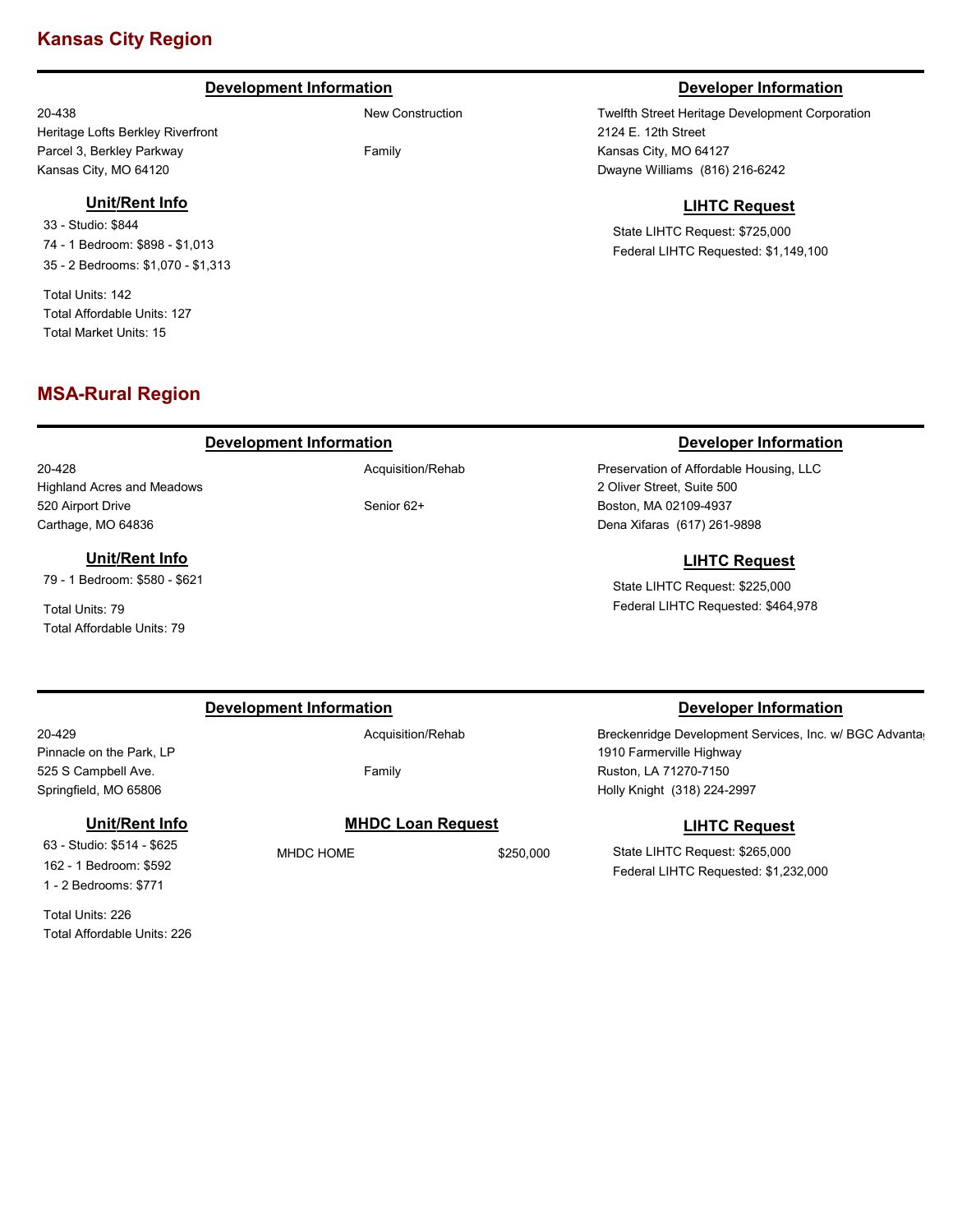# **Rural Region**

# **Development Information Developer Information**

20-434 Chilton Place 415 N 10th Street St. Joseph, MO 64501

Acquisition/Rehab

Senior 55+

# **Unit/Rent Info**

17 - Studio: \$535 40 - 1 Bedroom: \$599

Total Units: 57 Total Affordable Units: 57

# **MHDC Loan Request**

MHDC Fund Balance \$2,100,000 MHDC HOME \$500,000

Community Housing Ministry, Inc 730 S 6th Street St. Joseph, MO 64501 Stephanie Miller-McCann (816) 233-4250

# **LIHTC Request**

State LIHTC Request: \$275,000 Federal LIHTC Requested: \$300,612

# **Development Information Developer Information**

20-435

Northwood Terrace Apartments 1203 Northwood Drive St. Joseph, MO 64505-1620

# Rehabilitation

Family

# **Unit/Rent Info**

32 - 1 Bedroom: \$355 - \$675 72 - 2 Bedrooms: \$355 - \$750 24 - 3 Bedrooms: \$462 - \$850

Total Units: 128 Total Affordable Units: 110 Total Market Units: 18

# **MHDC Loan Request**

MHDC Select \$4,600,000

# MHDC Select \$1,716,000

Community Housing Ministry, Inc. 730 S 6th Street St Joseph, MO 64501 Stephanie Miller-McCann (816) 233-4250

# **LIHTC Request**

State LIHTC Request: \$275,000 Federal LIHTC Requested: \$345,208